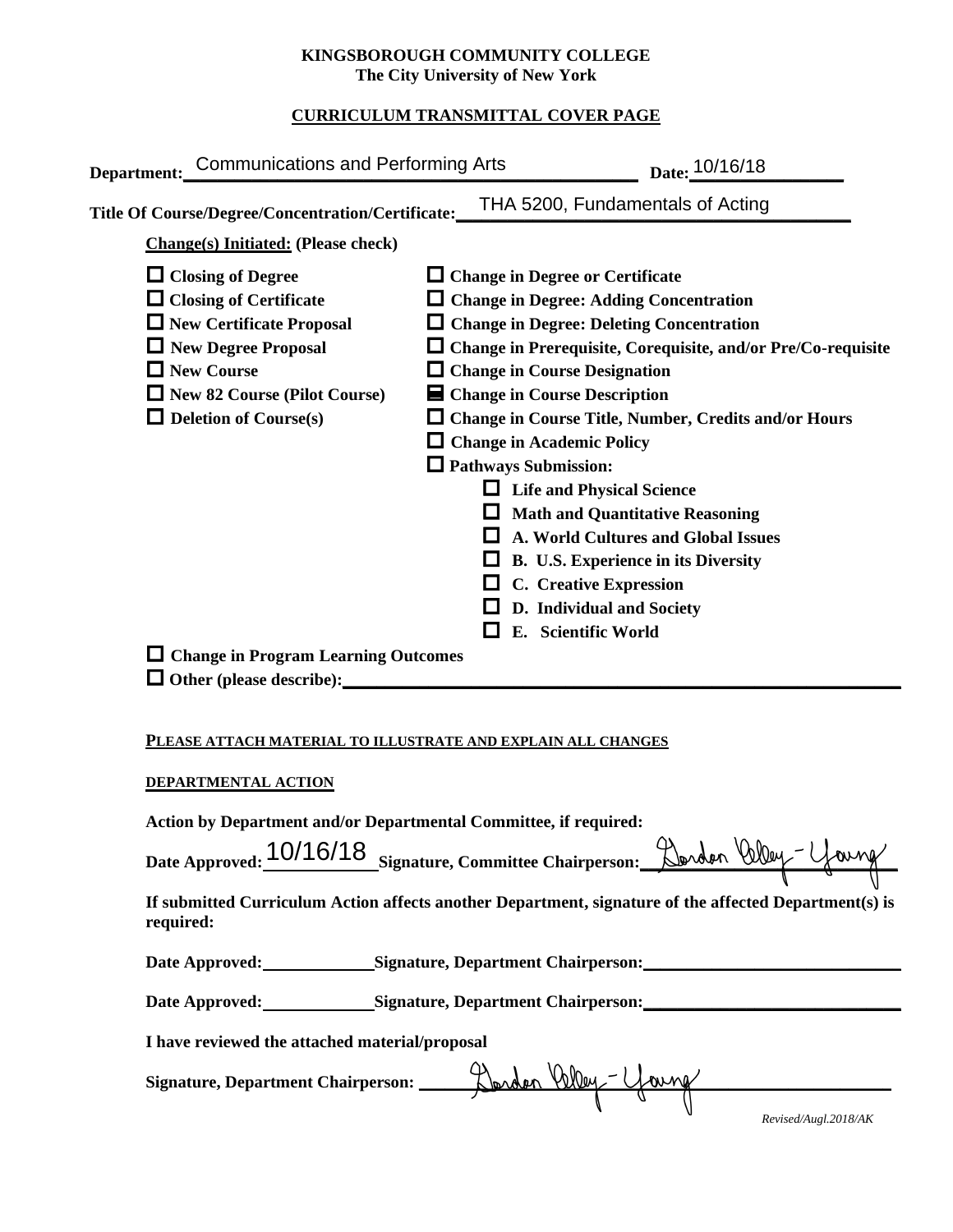

| TO:          | Fall 2018 Curriculum Committee                                           |
|--------------|--------------------------------------------------------------------------|
| <b>FROM:</b> | Department of Communications & Performing Arts                           |
| DATE:        | 10/16/18                                                                 |
| RE:          | Change in Course Description, THA 5200, Acting I: Fundamentals of Acting |

The Department of Communications & Performing Arts is proposing a change in Course Description for THA 52: Acting I: Fundamentals of Acting

## **FROM:**

This class introduces students to the fundamental concepts of basic acting technique including actions, beat analysis, vocal technique, emotional memory and physical awareness. Students will explore these concepts, as well as other theories and details associated with the Stanislavski acting system through lecture, readings, writing assignments and class discussion, as well as explore the actor's creative process through acting exercises and the rehearsal and presentation of scripted material.

# **TO:**

**This survey course serves as an introduction to the theories, techniques, histories and applications of modern acting**. **Students will study fundamental concepts associated with** Stanislavski acting **theory** including action**/objective**, beat analysis, vocal technique, emotional memory and physical awareness. Students will explore **and apply these and** other theories **through various writing and reading assignments, as well as the interpretation and performance of diverse works of dramatic literature.**

# **RATIONALE FOR CHANGE:**

Our rationale for making this change is twofold. First, we are attempting to have the course designated as a Pathways approved course (i.e., in the category of Creative Expression) and as such we want our course description to reflect the liberal arts category of dramatic interpretation in order to distinguish it from classes that focus on skills acquisition. As such our course description should emphasize that the course is a survey/introduction to understanding acting that involves studying history/theories and completing significant reading and writing assignments. Students will participate in acting exercises and those exercises will be texts that students can